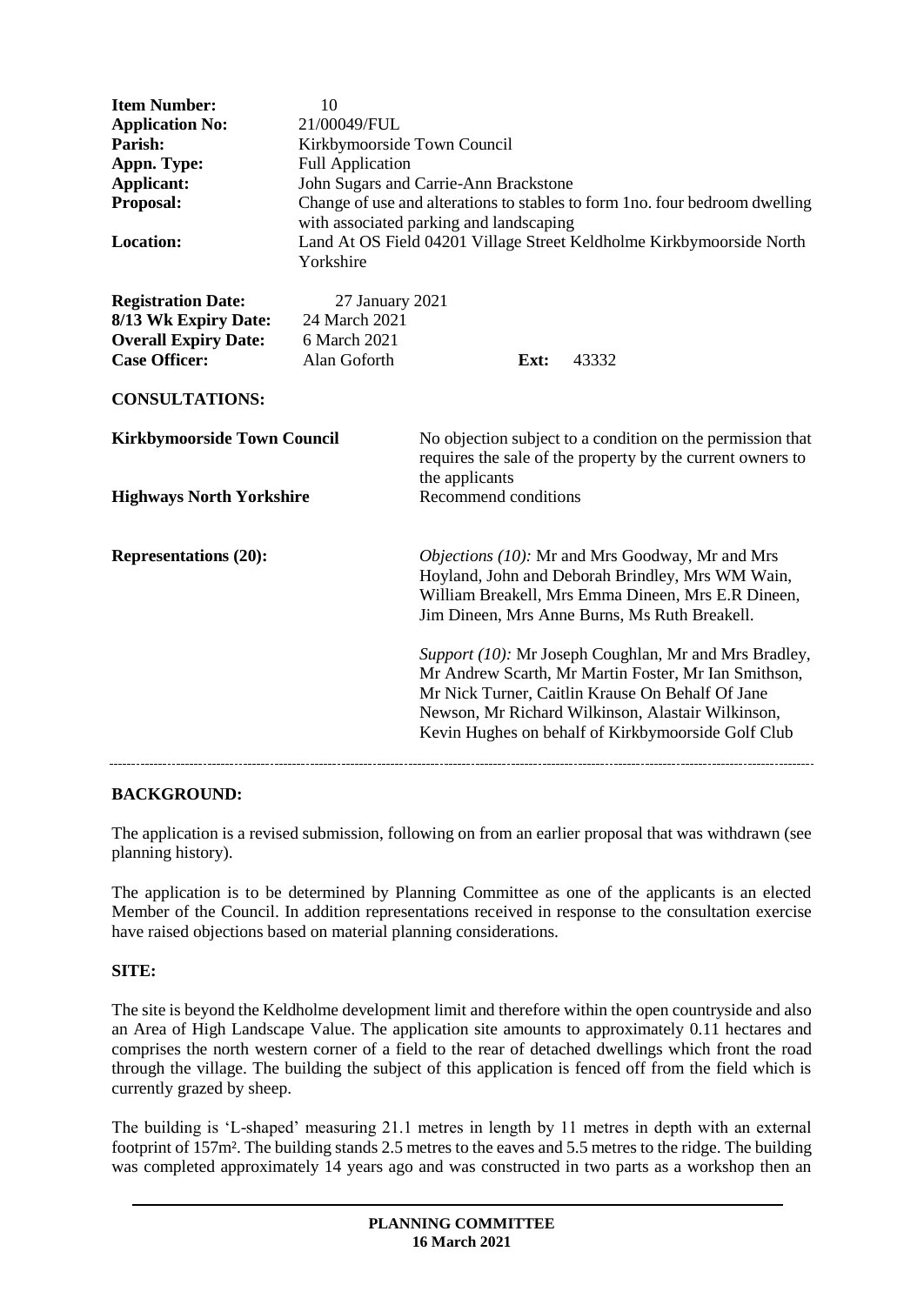adjoining stable block (see planning history). The building is constructed from stone with a pitched pantile roof. There are three stable doors in the front, south facing elevation and a single door in the rear, north facing elevation. There is a single door and window in the east facing side elevation of the workshop and a single door and obscure glazed window in the east facing gable end of the stables. There are four rooflights in the southern roof slope of the stables which serve the upper floor which has been created in the roof.

The residential properties of Springfield and Lytel Garth stand to the west of the building the subject of the application. Highfield House stands to the northwest. The access track off the main road which leads to the building runs between Lytel Garth and Newlands. It is understood that the access is under the ownership of Lytel Garth.

# **HISTORY:**

05/01314/FUL- Erection of replacement workshop for domestic use. APPROVED 03.01.2006. Condition 4 requires that the workshop is only used for domestic purposes in association with the dwelling known as Highfield House.

06/00441/FUL- Erection of block of three stables with tack room. APPROVED 08.06.2006. Condition 4 requires that the stables are not used for commercial equine purposes.

20/00946/FUL- Change of use, conversion and alterations to stables to form 1no. four bedroom dwelling with associated parking and landscaping. WITHDRAWN 18.11.2020.

# **PROPOSAL:**

Planning permission is sought for the change of use and alterations to stables to form 1no. four bedroom dwelling with associated parking and landscaping.

This revised scheme differs from the original scheme the subject of application ref. 20/00946/FUL only in relation to the proposed car parking which would be closer to the existing dwelling to reduce the amount of travel for the applicant's daughter, who is registered disabled.

It should be highlighted that the registered description of the proposed development only makes reference to the stables. However, for the purposes of clarity and avoidance of doubt, the proposed change of use relates to the whole building which comprises a workshop and attached stables as confirmed by the planning application details.

There are no proposed changes to the external dimensions of the building and conversion would largely make use of the existing openings in the building. The additional openings would comprises a single window inserted in both the northern and western elevations and bi-folding doors and a single window being formed in the south facing gable end elevation of what is currently the workshop. There would be a black steel flue pipe projecting from the western roof slope of the building.

The ground floor would comprise an entrance hall; an open plan kitchen; dining and living area; a bathroom; and two bedrooms one of which will have direct access to a wet room. The first floor would be accessed from the hallway and would contain two bedrooms one of which would be served by an en-suite.

The site would be enclosed by a post and rail fence. There would be a flagged area extending 3 metres out from southern elevation amounting to approximately 50m² in total. A flagged footpath would link the proposed dwelling to the parking area comprising three spaces adjacent to the southern gable end elevation of the building. The application site boundary includes approximately 460m² land (proposed domestic curtilage) to the south of the parking area which comprises land either side of the internal access road.

Foul drainage would be treated by a BioDisc Package Treatment Plant installed to the east of the building and discharging into the watercourse on site.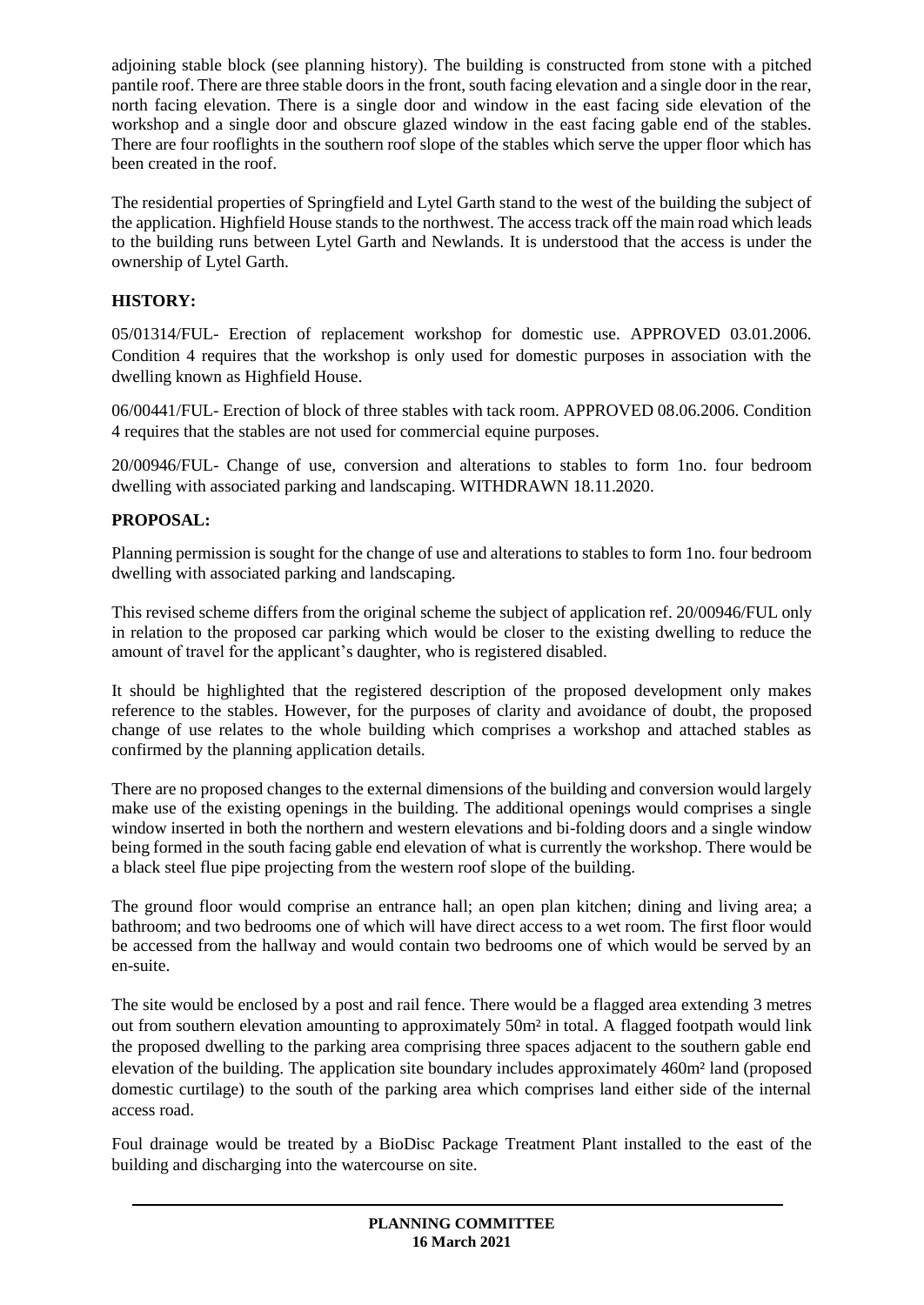The application is accompanied by a supporting statement which states that the conversion to residential accommodation would be for the local needs of the applicants' and their two children. The supporting documents, which are appended to this report, explain the family's local connections to the area and also the specific requirements to create a home suitable for their disabled daughter.

There are letters of support appended to the applicants' statement from Kirkbymoorside Golf Club, Sinnington CPS, the Salvation Army and three individuals who know the family.

The application is also accompanied by a draft legal agreement in the form of a Unilateral Undertaking which is offered up restricting the occurrence of domestic paraphernalia within the relevant parts of the proposed curtilage (area of approximately 460m² shown hatched on the proposed site plan).

## **POLICIES:**

Under Section 38(6) of the Planning and Compulsory Purchase Act 2004 planning authorities are required to determine each planning application in accordance with the planning policies that comprise the Development Plan unless material considerations indicate otherwise. The Development Plan for the determination of this particular application comprises the following:

• The Ryedale Plan- Local Plan Strategy (2013)

The Ryedale Plan - Local Plan Strategy (2013)

| Local Plan Strategy -Policy SP1 General Location of Development and Settlement Hierarchy |
|------------------------------------------------------------------------------------------|
| Local Plan Strategy - Policy SP2 Delivery and Distribution of New Housing                |
| Local Plan Strategy - Policy SP4 Type and Mix of New Housing                             |
| Local Plan Strategy - Policy SP13 Landscapes                                             |
| Local Plan Strategy - Policy SP16 Design                                                 |
| Local Plan Strategy - Policy SP18 Renewable and Low Carbon Energy                        |
| Local Plan Strategy - Policy SP19 Presumption in Favour of Sustainable Development       |
| Local Plan Strategy - Policy SP20 Generic Development Management Issues                  |
| Local Plan Strategy - Policy SP21 Occupancy Restrictions                                 |
|                                                                                          |

### Material Considerations

National Planning Policy Framework (NPPF) National Planning Practice Guidance (PPG)

### National Planning Practice Guidance- '*Use of planning conditions'*

#### *'Is it appropriate to use conditions to limit the benefits of the planning permission to a particular person or group of people?*

*Planning permission usually runs with the land and it is rarely appropriate to provide otherwise. There may be exceptional occasions where development that would not normally be permitted may be justified on planning grounds because of who would benefit from the permission. For example, conditions limiting benefits to a particular class of people, such as new residential accommodation in the open countryside for agricultural or forestry workers, may be justified on the grounds that an applicant has successfully demonstrated an exceptional need.*

*A condition limiting the benefit of the permission to a company is inappropriate because its shares can be transferred to other persons without affecting the legal personality of the company'.* Paragraph: 015 Reference ID: 21a-015-20140306

#### **REPRESENTATIONS:**

The LPA has received a total of 20 representations from members of the public in response to the application. There are 10 objections from local residents in Keldhome including from the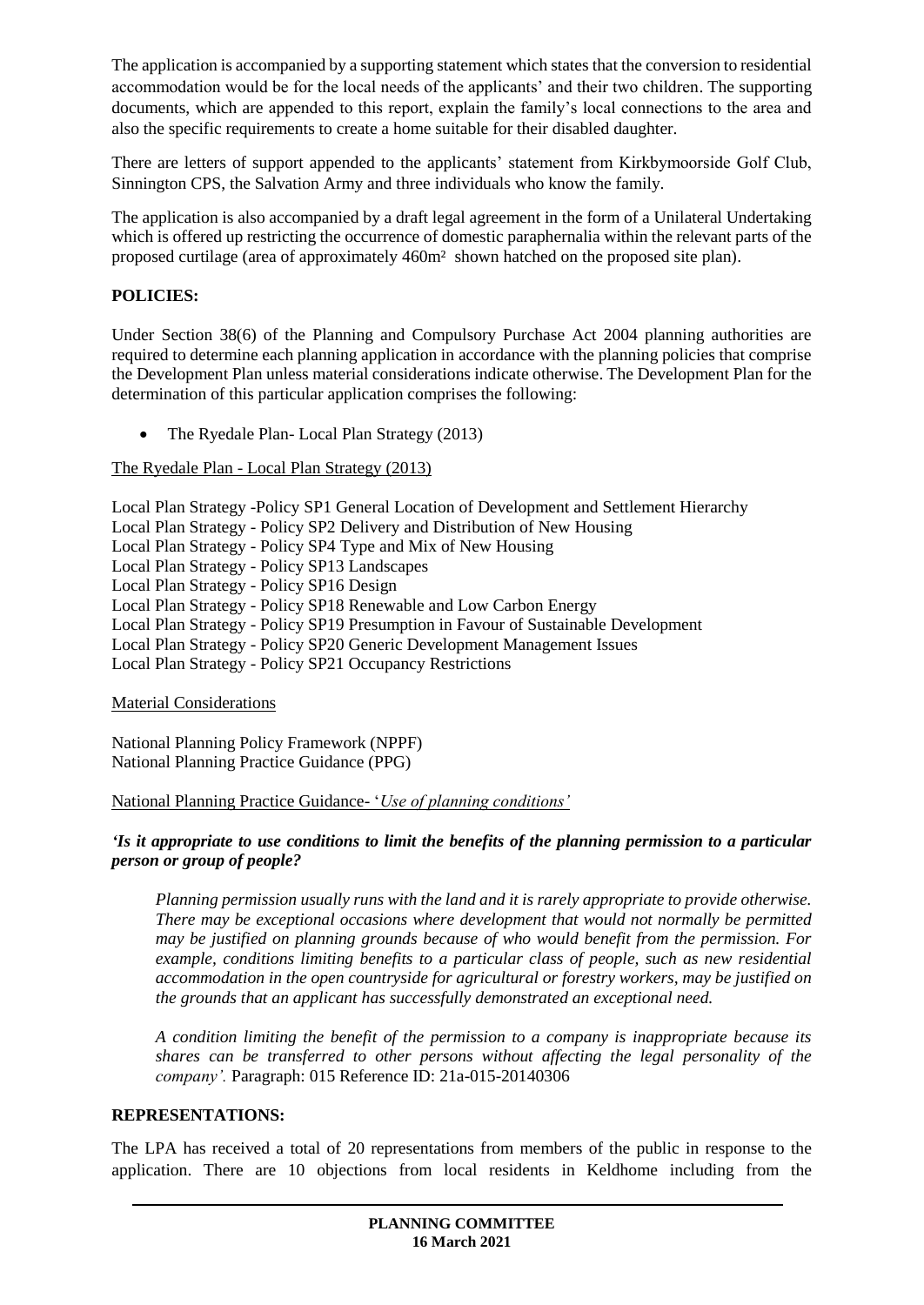owners/occupants of the following properties: Springfield, Lytel Garth, Newlands, Heather Grove and Moorcroft. The concerns raised are as follows:-

- The building is outside development limits and within an Area of High Landscape Value
- Residential use encroaching onto agricultural land
- The buildings are not redundant, the stables have never been used by horses
- The building has not been marketed for rent or sale to test whether there is any demand for use as stables
- If permission is granted it would set a precedent
- There is new housing on the edge of Kirkbymoorside better suited to a young family
- Three car parking spaces would be adjacent to hedge of neighbouring property
- Impact on privacy and peace of Lytel Garth
- Loss of privacy and overlooking of rear gardens
- Four bed house with no garage and small garden
- The main road is busy and has no footpaths
- Headlights and noise from traffic using shared access road
- Speed of traffic through the village
- Neighbours objections are nothing to do with welcoming or not welcoming new families into the local community
- The building was previously ancillary to Highfield House which has been sold off separately
- The building is used for workshop and storage but under terms of permission can only be used in association with Highfield House.
- The applicants do not own the land and building
- Disturbance from workmen involved in the conversion works
- If the applicants move or sell the dwelling will be available for purchase/occupation by anyone

The objections that raise concerns in relation to the effect on property values, land ownership and private rights of access are not material to the consideration of the application as they are matters beyond planning control.

There are 10 representations made in support of the application which have been submitted by members of the public from the local area. The reasons are summarised below:

- The present home is too restrictive and does not meet the applicant's needs
- The adapted accommodation would be suitable for the applicant's disabled daughter
- The applicants' are a local family and active members of the local community
- The conversion of the building would provide them with a better standard of living
- The proposal would make use of a redundant building
- This would not set a precedent
- The building is well hidden
- The change of use would not have a negative impact on any neighbours

### **APPRAISAL:**

#### Principle of development

The Ryedale Plan-Local Plan Strategy 2013 sets out the strategy for the distribution of housing development during the plan period. Policy SP1 (General Location of Development and Settlement Hierarchy) sets out a hierarchy of settlements and seeks to focus new housing within the Principal Towns, Market Towns and Service Villages. The application site is outside of development limits and within the open countryside.

Policy SP1 of the Local Plan Strategy makes it clear that in open countryside locations, development will be restricted to that which is necessary to support a sustainable, vibrant and healthy rural economy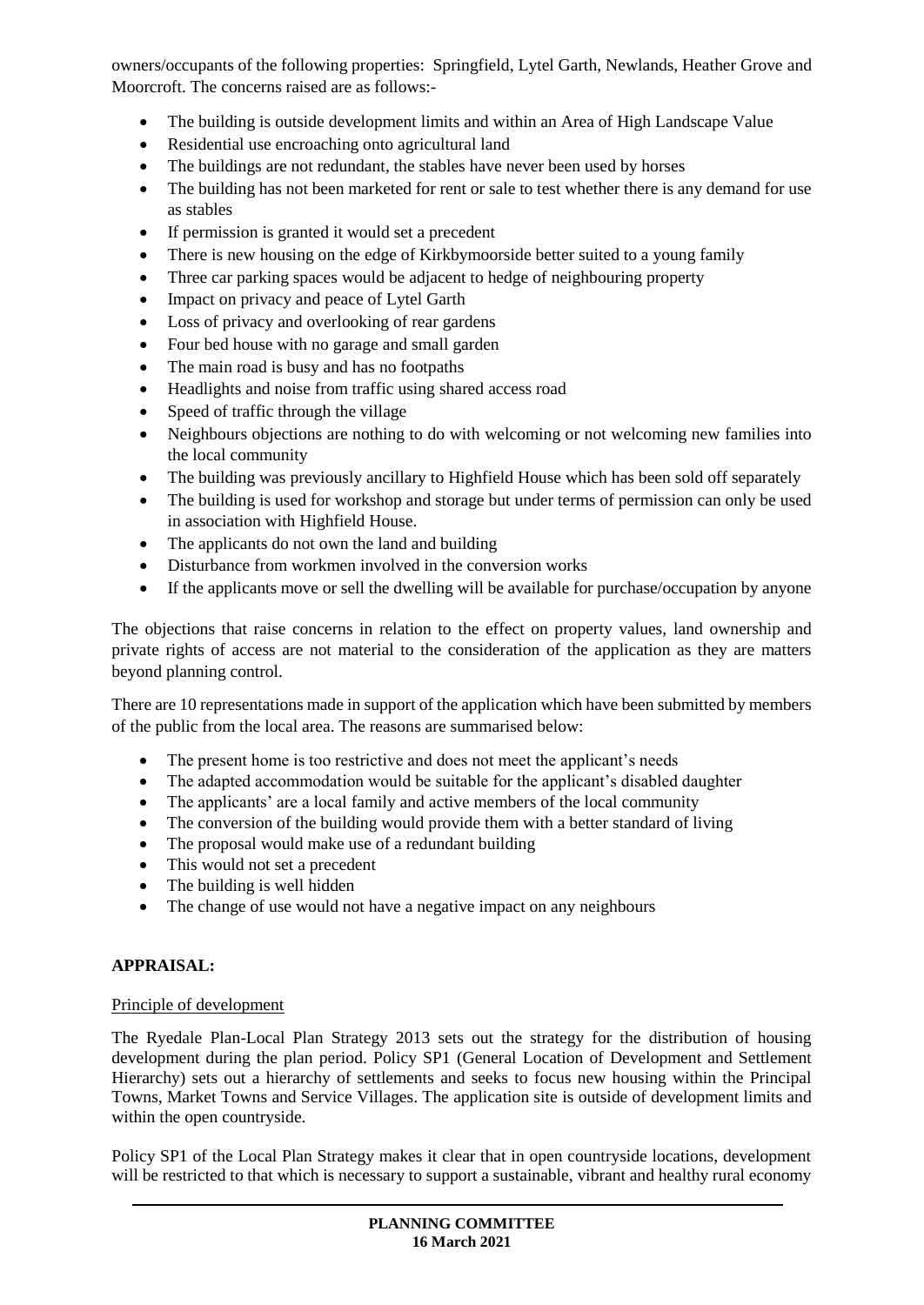and communities; which can be justified to secure significant improvements to the environment or conservation of significant heritage assets or, to that which is justified through the neighbourhood planning process.

Paragraph 79 of the NPPF notes that planning policies and decisions should avoid the development of isolated homes in the countryside unless one or more specific circumstances apply. The criteria (c) relates to circumstances where 'the *development would re-use redundant or disused buildings and enhance its immediate setting'.* Similarly, Policy SP2 of the Local Plan Strategy states that a source of new housing in the open countryside is *'Conversion of redundant or disused traditional rural buildings and where this would lead to enhancement to the immediate setting for Local Needs Occupancy'.*

In considering the proposal against Policy SP2, it is noted that the proposed change of use relates to a purpose-built outbuilding comprising a workshop and attached stables constructed for ancillary domestic purposes (to serve Highfield House) approximately 14 years ago. In terms of landownership the building has been separated from the dwelling it was originally constructed to serve.

The applicant's supporting statement makes reference to an earlier intention to use the stables as a disabled riding centre which never progressed. It should be noted that the 2006 planning application for the stables proposed domestic use only and in light of the restriction imposed by Condition 4 of the permission such commercial use would have required the prior grant of planning permission. Therefore no weight should be afforded to the applicant's statement on this matter in the decision making process.

The workshop is in use (which was evident from the Case Officer site visit) although the stables have never been brought into use for their intended purpose and are currently used for domestic storage purposes. In light of this it is considered that the building, as a whole, cannot reasonably be described as *'redundant or disused'*.

It is noted that a representation from an objector has highlighted that there is potential demand to use the stables and paddock for equestrian purposes similar to the use originally intended but the building has not been made available for rent or sale.

It is considered that whilst the stables have not been brought into use the building is in good condition and capable of being used for the keeping of horses and there is no evidence to support the argument that the building is redundant.

The building, as required by permission ref's 05/01314/FUL and 06/00441/FUL, has been constructed from traditional materials appropriate for this type of ancillary building in this open countryside setting and Area of High Landscape Value. However, in a departure from the approved plans relating to permission ref. 06/00441/FUL at some stage an upper floor has been formed above the stables and four rooflights inserted within the south facing roof pitch. Whilst those building operations are likely to be immune from enforcement action through the passage of time they do result in a domesticated, non-traditional appearance to a building which was initially permitted as a modest stable block. In light of this it is considered that the building cannot reasonably be described as a *'traditional rural building'.*

The proposed change of use relates to modern building constructed from traditional materials but is not regarded as a *'redundant or disused traditional rural building'*, as required by Policy SP2. The proposal therefore runs contrary to the development strategy for the area set out in the Development Plan.

The building is not a traditional rural building in need of preservation or at risk without refurbishment or repair and the paddock is not degraded land in need of redevelopment. The introduction of back land residential use and associated domestic curtilage comprising parking and amenity space does change the character of the land use in this Area of High Landscape Value. For this reason the conversion of this building would not result in an *'enhancement to the immediate setting'* which also conflicts with the requirements of Policy SP2.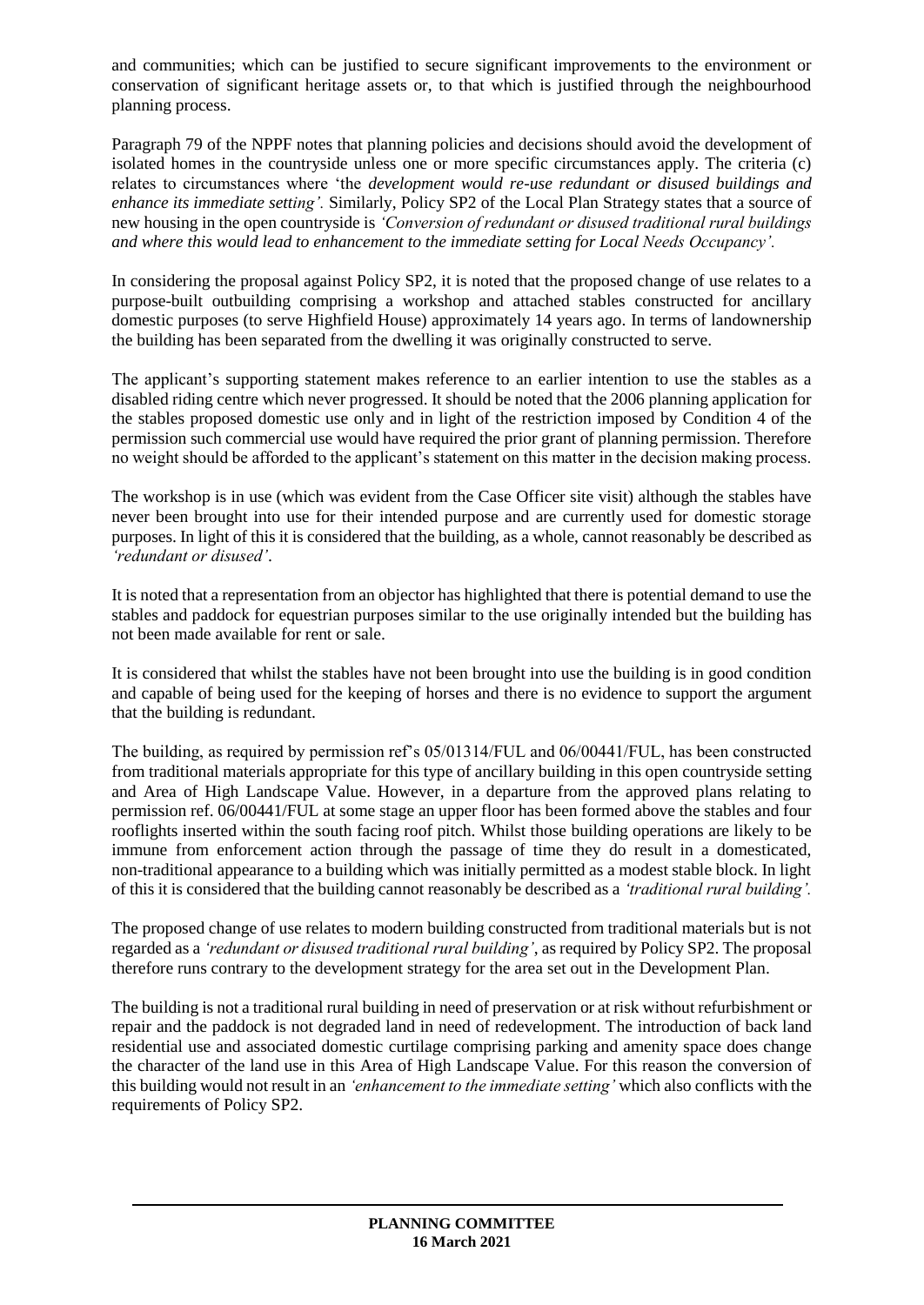## Local Needs Occupancy

The Local Needs Occupancy policy consideration would only apply in this case if the building was deemed to be *'a redundant or disused traditional rural building'* under Policy SP2 which is not considered to be the case for the reasons given above. For completeness the applicant's circumstances will be assessed against Policy SP21(a), in relation to local needs occupancy, which states: *"To meet local housing need in the non-service villages the occupancy of new market housing will be subject to a local needs occupancy condition where this accords with Policy SP2, and will be limited to people who:* 

*• Have permanently resided in the parish, or an adjoining parish (including those outside the District), for at least three years and are now in need of new accommodation, which cannot be met from the existing housing stock; or* 

*• Do not live in the parish but have a long standing connection to the local community, including a previous period of residence of over three years but have moved away in the past three years, or service men and women returning to the parish after leaving military service; or* 

*• Are taking up full-time permanent employment in an already established business which has been located within the parish, or adjoining parish, for at least the previous three years; or* 

*• Have an essential need arising from age or infirmity to move to be near relatives who have been permanently resident within the District for at least the previous three years".*

The hamlet of Keldholme is within the parish of Kirkbymoorside and the parishes that adjoin Kirkbymoorside are Hutton le Hole, Appleton le Moors, Sinnington, Edstone, Nunnington, Welburn, Nawton, Fadmoor and Gillamoor, In terms of the existing housing stock there is a healthy five year housing supply in the District and new houses are currently under construction in Kirkbymoorside.

It is accepted that the applicant's circumstances require specialised adapted accommodation to meet their needs. The supporting statement explains that the requirements comprise single level accommodation, wide doorways, no threshold impediments and strong levels of natural light.

The application makes an argument that such accommodation is not available in the area and that it is not possible to retrofit an existing bungalow and, as a result, options are limited to either a new build or conversion project. However, the Officer view is that it cannot be accepted that the only suitable option to address the applicant's need is the conversion of an existing workshop and stable block and there is no obvious reasons why the modifications needed to adapt the subject building could not be undertaken on a bungalow.

It is considered that the applicant's accommodation needs could be met by existing housing within the development limits of more sustainable settlements in the local area.

The personal circumstances of the applicants' and their accommodation requirements of are noted. However, as set out in the planning practice guidance quoted earlier in this report, planning permission runs with the land and personal circumstances are usually only considered material to the decision making process where they are relevant to an assessment against a specific policy objective, for example local needs occupancy or new residential accommodation in the open countryside for agricultural or forestry workers.

The application details and this report advise Members of the applicant's personal circumstances which clearly cannot be ignored. However, it is considered that the other decisions and cases referred to in the applicant's supporting statement in relation to personal circumstances are not comparable to the application in front of Members for determination.

The personal circumstances, as material considerations, are peripheral to the main planning issues to be taken into account. The planning assessment centres on the settlement hierarchy in relation to the provision of housing and the character and effect of the land use and not any particular purposes of a particular occupier or individual or how the land would be used by particular individuals.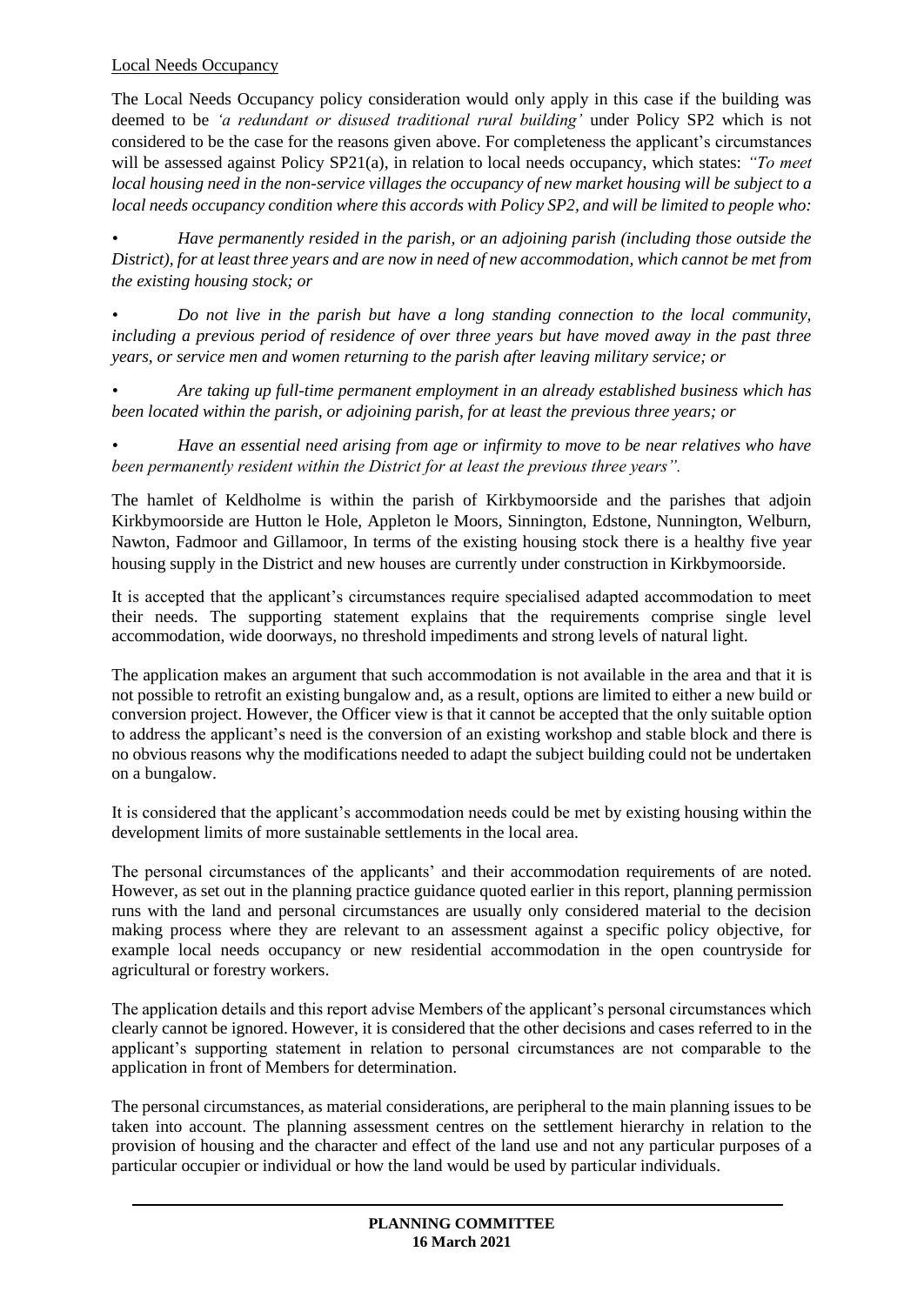Furthermore, the request of the Town Council that a condition is imposed requiring the current landowner to sell the site to the applicants' is ultra vires and cannot be imposed in order to make the development acceptable in planning terms.

Policy SP21(a) sets out the specific circumstances for those who meet local needs occupancy. The applicant's supporting statement summarises the family's local connections to the area which is supported by the letters appended to their statement referred to earlier in this report.

However, the application does not contain any evidence that the applicants would meet the abovementioned Local Needs Occupancy requirement set out in Policy SP21(a). The applicants currently live in Pickering, which is not an adjoining parish, and no details are provided to confirm that they have lived in Kirkbymoorside or an adjoining parish for at least three years and have moved away in the last three years. It is noted that one of the applicants works for the Salvation Army in the Kirkbymoorside area but this would not fall within the definition of *'full-time permanent employment in an already established business'.* With regard to the other circumstances listed in SP21(a) there is no reference in the application to any previous military service or a need to live close to relatives due to age or infirmity.

The supporting statement sets out the applicants' local connection to the area but the personal circumstances in this case would not satisfy the Local Needs Occupancy requirements set out in Policy SP21(a).

### Design, appearance and impact on open countryside and Area of High Landscape Value

In terms of proportions, construction materials and the position, size and treatment of openings it is considered that the existing building is structurally suitable for conversion, currently exhibits some characteristics of a dwelling and would require relatively limited works to be brought into residential use.

The building is a modern, purpose built outbuilding which has been adapted and altered through the insertion of an upper floor above what was intended to be stables along with four rooflights to provide natural light to this space. The building is a non-traditional hybrid and, arguably, already appears as a dwelling which has been designed to resemble a stable block in part. It is considered that the design of the proposed development would fail to reinforce local distinctiveness and would result in a residential building and associated domestic curtilage and parking areas within a rural landscape which would appear incongruous and result in domestic encroachment upon the open countryside to the detriment of its visual amenity.

To address objections the applicants have submitted a draft legal agreement in the form of a Unilateral Undertaking which would prohibit the siting of various items of domestic paraphernalia within the proposed domestic curtilage to rear of the existing dwellings. It is considered that the need for such restrictions emphasises the concern that the proposed residential use of this backland site is not compatible with the neighbouring land use.

The development would fail to enhance its immediate setting and would result in harm to the character and appearance of the open countryside and the Area of High Landscape Value in conflict with Policies SP13 (Landscapes), SP16 (Design) and SP20 (Generic Development Management Issues) of the Local Plan Strategy.

### Residential Amenity

Policy SP20 seeks to protect the living conditions of present or future occupants, and the users or occupants of neighbouring land and buildings.

It is noted that due to existing boundary treatments and the scale and orientation of the building there would be no direct views or overlooking from the windows of the proposed dwelling towards any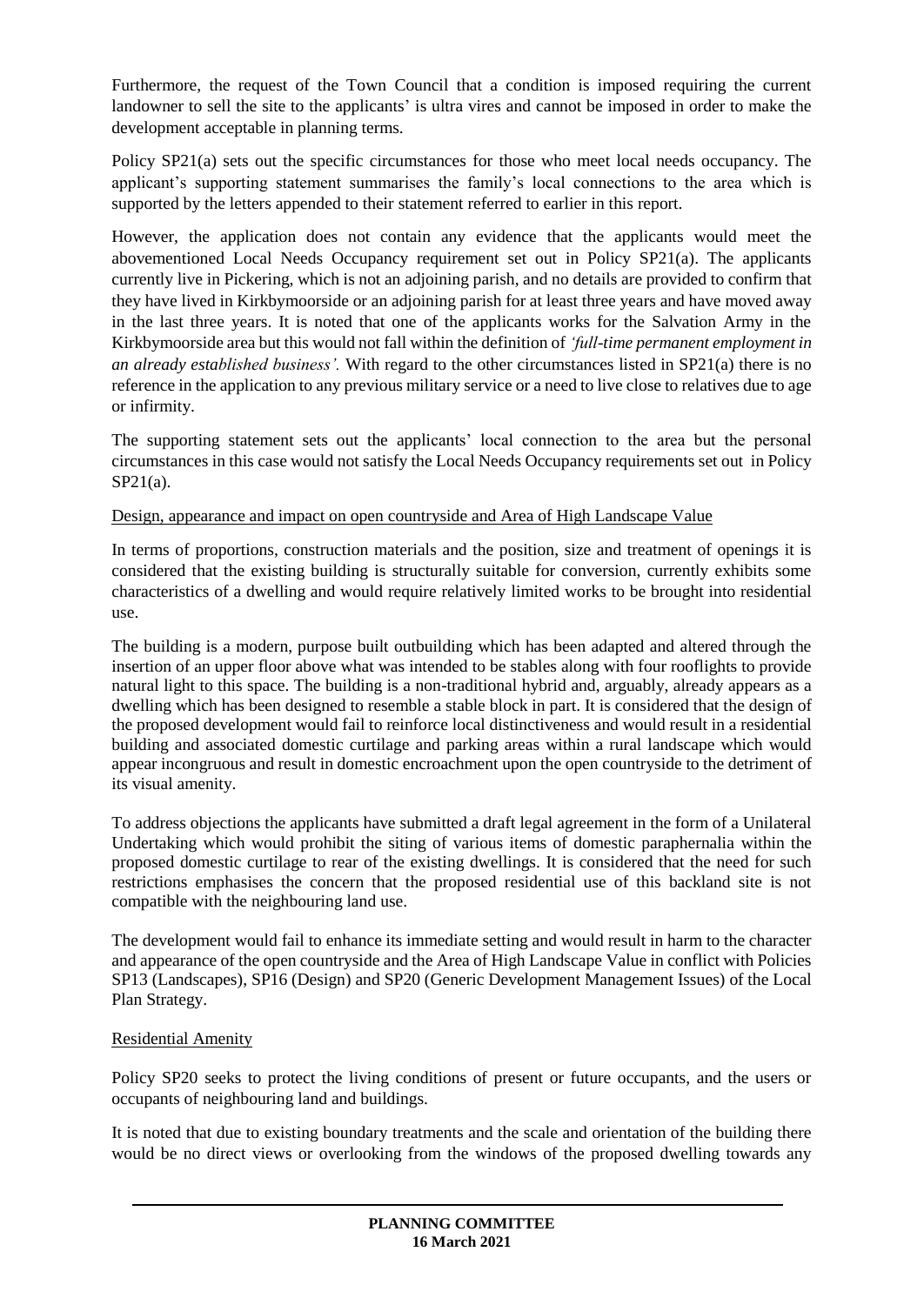habitable rooms of the adjacent dwellings. Furthermore, the conversion would not result in any overbearing presence or loss of light to any neighbouring properties.

The building was constructed tight to the north-west corner of the field to allow access to and from Highfield House to the north (which it initially served as an ancillary outbuilding) and as a result is close to the rear boundary of Springfield.

This is a back land plot within a rural area with low ambient background noise levels. The proposed alterations would include the creation of a large glazed opening with folding doors in the south facing gable end of what is currently the workshop. The application site includes land (directly accessible from the folding doors) which is parallel to the private, rear gardens of both Springfield and Lytel Garth.

The draft legal agreement which accompanies this revised application does not propose to remove the area to the south of the building from domestic curtilage only restrict the siting of various items of domestic paraphernalia.

The concern is that the parking and outdoor amenity areas would be immediate to the rear boundary of those properties and activity in this area such as parking and turning of vehicles and the enjoyment of the amenity space could result in noise disturbance that would have a significant adverse impact on the ambience of the area and cause harm to the residential amenities of the occupiers of the two adjacent dwellings to the west contrary to Policy SP20 of the Local Plan Strategy.

There would be increased use of the shared access between Lytel Garth and Newlands as a result of the new dwelling. However, due to the small scale nature of the development, the noise arising from the associated level of vehicular movements would not be harmful to the living conditions of the occupants of those neighbouring residential properties which are side on to the access track and it is relevant to note that the track is also used by agricultural vehicles accessing fields to the east.

#### Highways impact

The highways officer notes that the proposed development makes use of an existing access onto the C20 public highway within an existing 30mph local speed limit and where other existing vehicular entrances are present. The design standard for the site is Manual for Streets and the required visibility splay is 2.4 metres by 45 metres. The available visibility is 2.4 metres by 45 metres.

The proposed development is for a single dwelling and the shared agricultural access element is unlikely to be intensive in itself and there are no concerns in this respect.

The concerns raised in relation to ownership and rights of access are civil matters for the users and landowners and not matters of planning control.

If permission is granted the highways officer would require conditions to secure the proposed access and parking to serve the dwelling as shown on the plan and also arrangements for construction parking and materials storage areas clear of the public highway. It is considered that the proposed development would not result in conditions prejudicial to highway safety and complies with the requirements of Policy SP20 in this regard.

### **Conclusion**

It is considered that the application does not involve the conversion of a *'redundant or disused traditional rural building'* and would not lead to an enhancement to the immediate setting for Local Needs Occupancy. The applicants' circumstances would not meet any of the LNO policy requirements. The site is to the rear of existing dwellings and beyond the development limits for the settlement. The change of use of the building and creation of domestic curtilage and a parking area and associated activity in these areas would encroach on the open countryside conflicting with the ambience of the area to the detriment of its visual amenity, the area of high landscape value and the living conditions of the occupants of neighbouring properties immediately to the west. The building is not considered to be